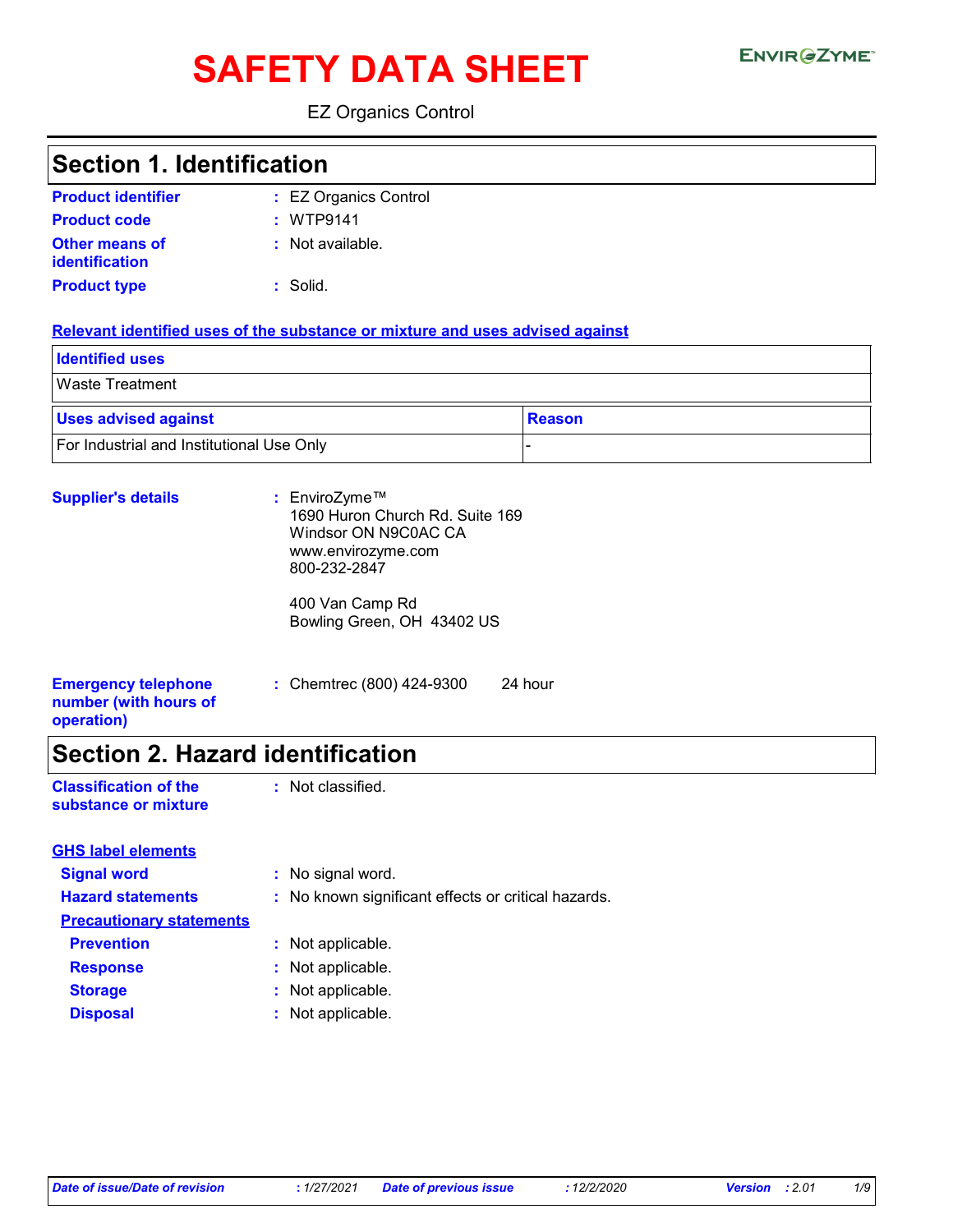# **Section 3. Composition/information on ingredients**

**Substance/mixture :**

**Other means of identification**

: Mixture

**:** Not available.

**There are no ingredients present which, within the current knowledge of the supplier and in the concentrations applicable, are classified as hazardous to health or the environment and hence require reporting in this section.**

**Occupational exposure limits, if available, are listed in Section 8.**

### **Section 4. First-aid measures**

#### **Description of necessary first aid measures**

| <b>Eye contact</b>  | : Immediately flush eyes with plenty of water, occasionally lifting the upper and lower<br>eyelids. Check for and remove any contact lenses. Get medical attention if irritation<br>occurs.                                                                                                                                                               |
|---------------------|-----------------------------------------------------------------------------------------------------------------------------------------------------------------------------------------------------------------------------------------------------------------------------------------------------------------------------------------------------------|
| <b>Inhalation</b>   | : Remove victim to fresh air and keep at rest in a position comfortable for breathing.<br>Get medical attention if symptoms occur.                                                                                                                                                                                                                        |
| <b>Skin contact</b> | : Flush contaminated skin with plenty of water. Remove contaminated clothing and<br>shoes. Get medical attention if symptoms occur.                                                                                                                                                                                                                       |
| <b>Ingestion</b>    | : Wash out mouth with water. Remove victim to fresh air and keep at rest in a<br>position comfortable for breathing. If material has been swallowed and the exposed<br>person is conscious, give small quantities of water to drink. Do not induce vomiting<br>unless directed to do so by medical personnel. Get medical attention if symptoms<br>occur. |

#### **Most important symptoms/effects, acute and delayed**

| <b>Potential acute health effects</b> |                                                                                                                                |
|---------------------------------------|--------------------------------------------------------------------------------------------------------------------------------|
| Eye contact                           | : No known significant effects or critical hazards.                                                                            |
| <b>Inhalation</b>                     | : No known significant effects or critical hazards.                                                                            |
| <b>Skin contact</b>                   | : No known significant effects or critical hazards.                                                                            |
| <b>Ingestion</b>                      | : No known significant effects or critical hazards.                                                                            |
| <b>Over-exposure signs/symptoms</b>   |                                                                                                                                |
| Eye contact                           | : No specific data.                                                                                                            |
| <b>Inhalation</b>                     | : No specific data.                                                                                                            |
| <b>Skin contact</b>                   | : No specific data.                                                                                                            |
| <b>Ingestion</b>                      | : No specific data.                                                                                                            |
|                                       | Indication of immediate medical attention and special treatment needed, if necessary                                           |
| <b>Notes to physician</b>             | : Treat symptomatically. Contact poison treatment specialist immediately if large<br>quantities have been ingested or inhaled. |
| <b>Specific treatments</b>            | : No specific treatment.                                                                                                       |
| <b>Protection of first-aiders</b>     | : No action shall be taken involving any personal risk or without suitable training.                                           |

#### **See toxicological information (Section 11)**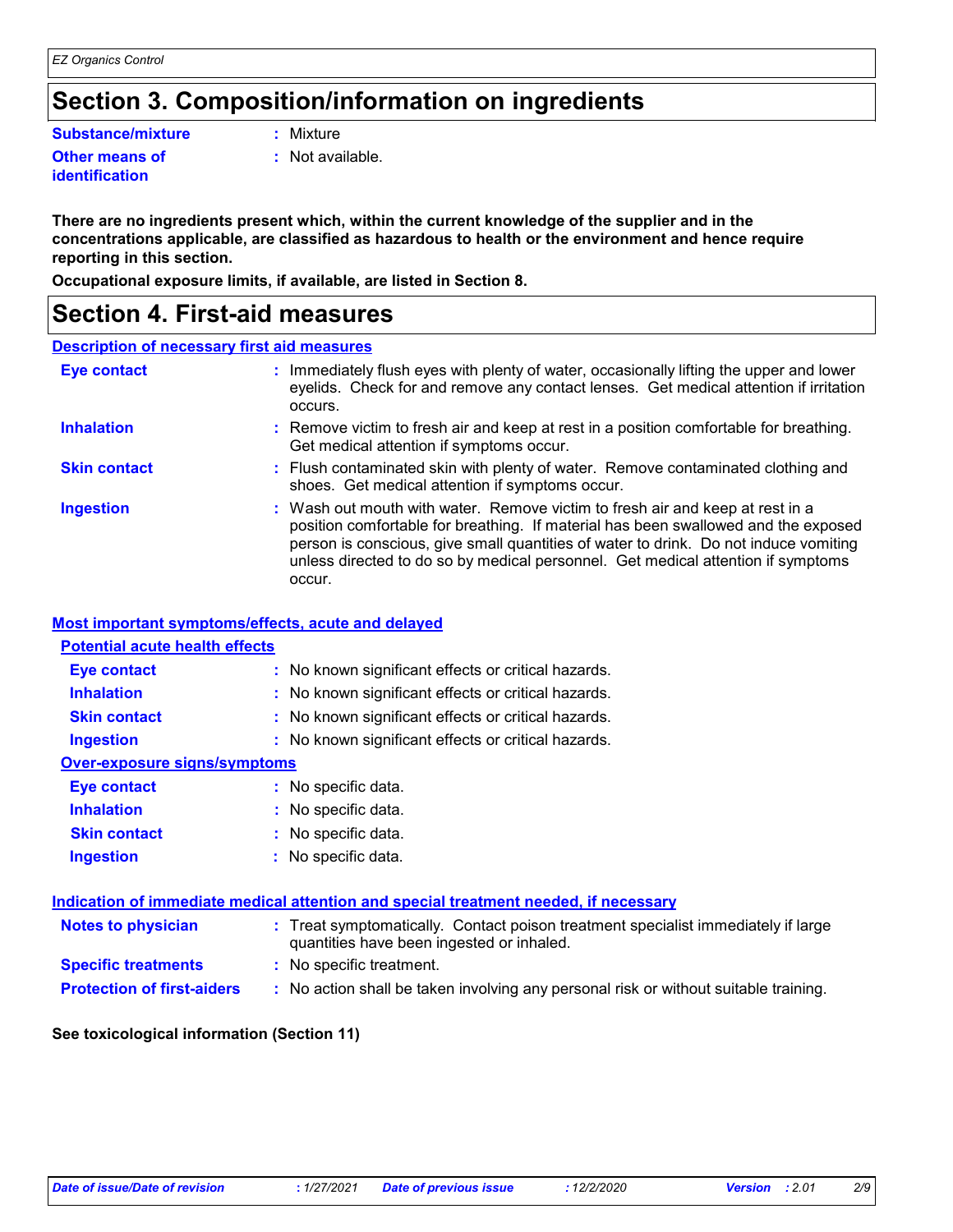# **Section 5. Fire-fighting measures**

| <b>Extinguishing media</b>                               |                                                                                                                                                                                                     |
|----------------------------------------------------------|-----------------------------------------------------------------------------------------------------------------------------------------------------------------------------------------------------|
| <b>Suitable extinguishing</b><br>media                   | : Use an extinguishing agent suitable for the surrounding fire.                                                                                                                                     |
| <b>Unsuitable extinguishing</b><br>media                 | : None known.                                                                                                                                                                                       |
| <b>Specific hazards arising</b><br>from the chemical     | : No specific fire or explosion hazard.                                                                                                                                                             |
| <b>Hazardous thermal</b><br>decomposition products       | : Decomposition products may include the following materials:<br>carbon dioxide<br>carbon monoxide<br>halogenated compounds<br>metal oxide/oxides                                                   |
| <b>Special protective actions</b><br>for fire-fighters   | : Promptly isolate the scene by removing all persons from the vicinity of the incident if<br>there is a fire. No action shall be taken involving any personal risk or without<br>suitable training. |
| <b>Special protective</b><br>equipment for fire-fighters | : Fire-fighters should wear appropriate protective equipment and self-contained<br>breathing apparatus (SCBA) with a full face-piece operated in positive pressure<br>mode.                         |

# **Section 6. Accidental release measures**

#### **Personal precautions, protective equipment and emergency procedures**

| For non-emergency<br>personnel                               | : No action shall be taken involving any personal risk or without suitable training.<br>Evacuate surrounding areas. Keep unnecessary and unprotected personnel from<br>entering. Do not touch or walk through spilled material. Put on appropriate<br>personal protective equipment. |
|--------------------------------------------------------------|--------------------------------------------------------------------------------------------------------------------------------------------------------------------------------------------------------------------------------------------------------------------------------------|
|                                                              | <b>For emergency responders</b> : If specialized clothing is required to deal with the spillage, take note of any<br>information in Section 8 on suitable and unsuitable materials. See also the<br>information in "For non-emergency personnel".                                    |
| <b>Environmental precautions</b>                             | : Avoid dispersal of spilled material and runoff and contact with soil, waterways,<br>drains and sewers. Inform the relevant authorities if the product has caused<br>environmental pollution (sewers, waterways, soil or air).                                                      |
| <u>Methods and materials for containment and cleaning up</u> |                                                                                                                                                                                                                                                                                      |
| <b>Small spill</b>                                           | : Move containers from spill area. Vacuum or sweep up material and place in a<br>designated, labeled waste container. Dispose of via a licensed waste disposal<br>contractor.                                                                                                        |

Move containers from spill area. Prevent entry into sewers, water courses, basements or confined areas. Vacuum or sweep up material and place in a designated, labeled waste container. Dispose of via a licensed waste disposal contractor. Note: see Section 1 for emergency contact information and Section 13 for waste disposal. **Large spill :**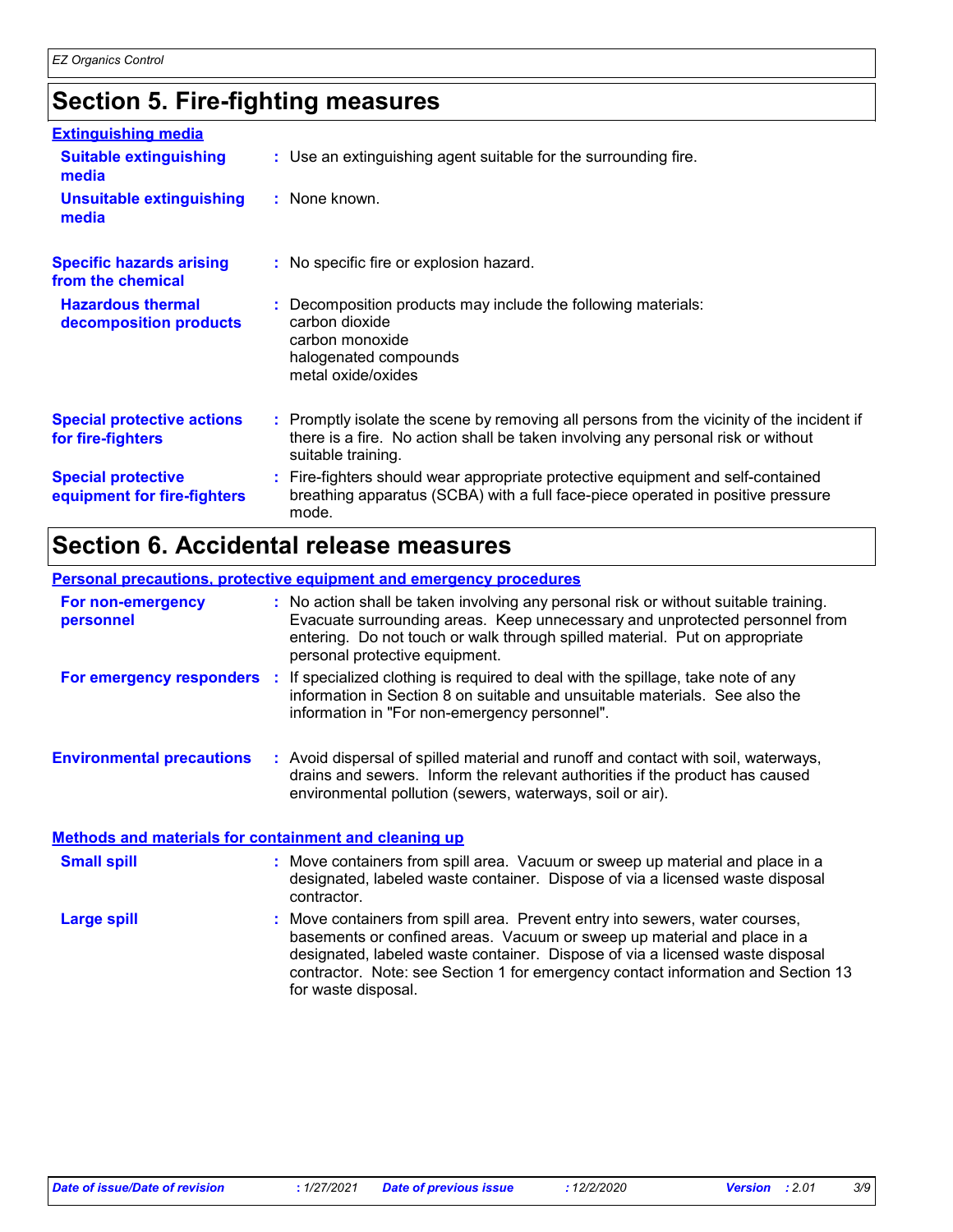# **Section 7. Handling and storage**

#### **Precautions for safe handling**

| <b>Protective measures</b><br><b>Advice on general</b><br>occupational hygiene   | : Put on appropriate personal protective equipment (see Section 8).<br>: Eating, drinking and smoking should be prohibited in areas where this material is<br>handled, stored and processed. Workers should wash hands and face before<br>eating, drinking and smoking. Remove contaminated clothing and protective<br>equipment before entering eating areas. See also Section 8 for additional<br>information on hygiene measures.                                                                                                                                               |
|----------------------------------------------------------------------------------|------------------------------------------------------------------------------------------------------------------------------------------------------------------------------------------------------------------------------------------------------------------------------------------------------------------------------------------------------------------------------------------------------------------------------------------------------------------------------------------------------------------------------------------------------------------------------------|
| <b>Conditions for safe storage,</b><br>including any<br><b>incompatibilities</b> | : Store in accordance with local regulations. Store in original container protected<br>from direct sunlight in a dry, cool and well-ventilated area, away from incompatible<br>materials (see Section 10) and food and drink. Keep container tightly closed and<br>sealed until ready for use. Containers that have been opened must be carefully<br>resealed and kept upright to prevent leakage. Do not store in unlabeled containers.<br>Use appropriate containment to avoid environmental contamination. See Section 10<br>for incompatible materials before handling or use. |

# **Section 8. Exposure controls/personal protection**

#### **Control parameters**

None.

| <b>Appropriate engineering</b>                   | : Good general ventilation should be sufficient to control worker exposure to airborne                                                                                                                                                                 |
|--------------------------------------------------|--------------------------------------------------------------------------------------------------------------------------------------------------------------------------------------------------------------------------------------------------------|
| <b>controls</b>                                  | contaminants.                                                                                                                                                                                                                                          |
| <b>Environmental exposure</b><br><b>controls</b> | : Emissions from ventilation or work process equipment should be checked to ensure<br>they comply with the requirements of environmental protection legislation. In some<br>cases, fume scrubbers, filters or engineering modifications to the process |

equipment will be necessary to reduce emissions to acceptable levels.

| <b>Individual protection measures</b> |                                                                                                                                                                                                                                                                                                                                                                                                   |  |
|---------------------------------------|---------------------------------------------------------------------------------------------------------------------------------------------------------------------------------------------------------------------------------------------------------------------------------------------------------------------------------------------------------------------------------------------------|--|
| <b>Hygiene measures</b>               | : Wash hands, forearms and face thoroughly after handling chemical products, before<br>eating, smoking and using the lavatory and at the end of the working period.<br>Appropriate techniques should be used to remove potentially contaminated clothing.<br>Wash contaminated clothing before reusing. Ensure that eyewash stations and<br>safety showers are close to the workstation location. |  |
| <b>Eye/face protection</b>            | : Safety eyewear complying with an approved standard should be used when a risk<br>assessment indicates this is necessary to avoid exposure to liquid splashes, mists,<br>gases or dusts. If contact is possible, the following protection should be worn,<br>unless the assessment indicates a higher degree of protection: safety glasses with<br>side-shields.                                 |  |
| <b>Skin protection</b>                |                                                                                                                                                                                                                                                                                                                                                                                                   |  |
| <b>Hand protection</b>                | : Chemical-resistant, impervious gloves complying with an approved standard should<br>be worn at all times when handling chemical products if a risk assessment indicates<br>this is necessary.                                                                                                                                                                                                   |  |
| <b>Body protection</b>                | : Personal protective equipment for the body should be selected based on the task<br>being performed and the risks involved and should be approved by a specialist<br>before handling this product.                                                                                                                                                                                               |  |
| <b>Other skin protection</b>          | : Appropriate footwear and any additional skin protection measures should be<br>selected based on the task being performed and the risks involved and should be<br>approved by a specialist before handling this product.                                                                                                                                                                         |  |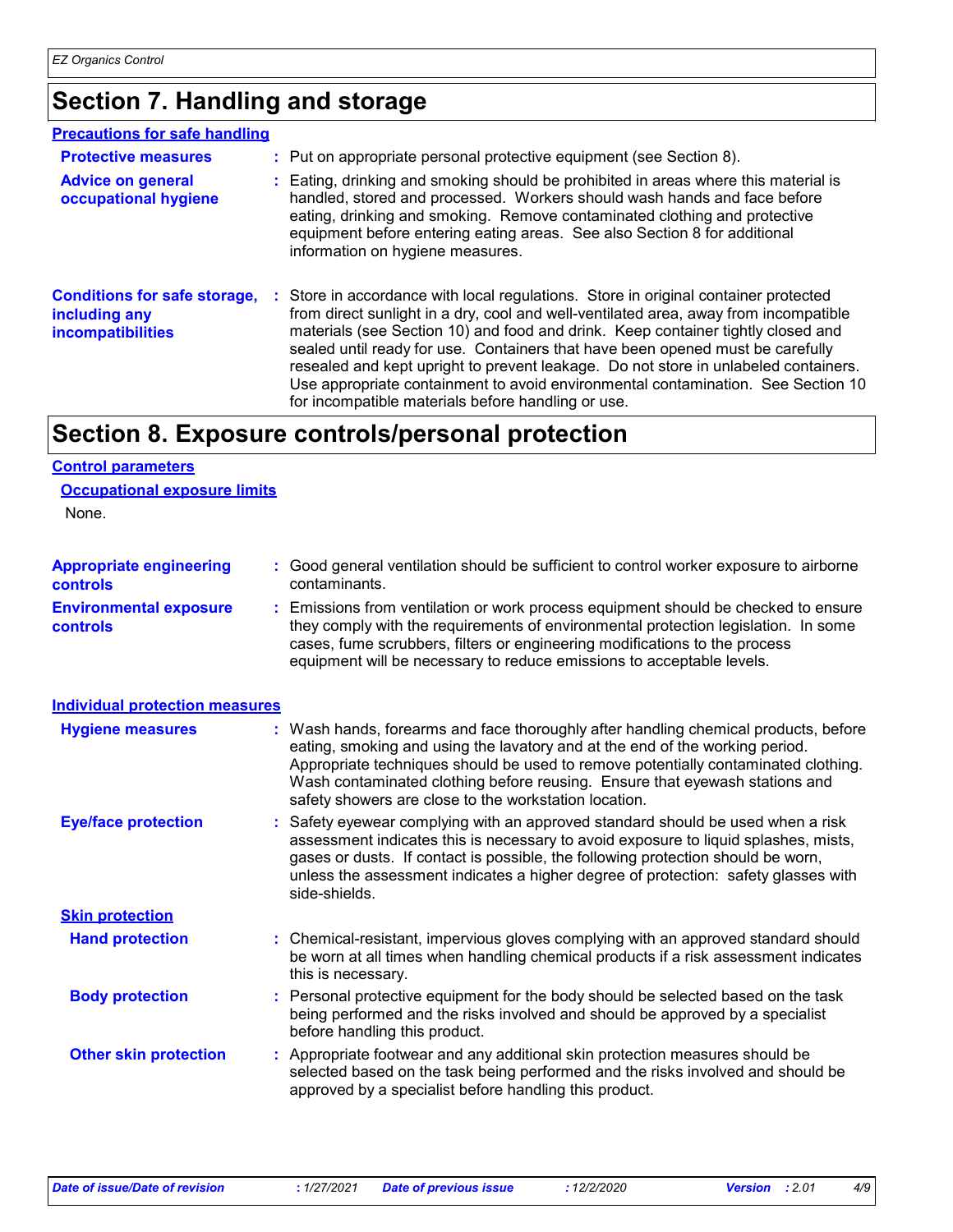# **Section 8. Exposure controls/personal protection**

|  | <b>Respiratory protection</b> |
|--|-------------------------------|
|--|-------------------------------|

**Respiratory protection :** Based on the hazard and potential for exposure, select a respirator that meets the appropriate standard or certification. Respirators must be used according to a respiratory protection program to ensure proper fitting, training, and other important aspects of use.

# **Section 9. Physical and chemical properties**

| <b>Appearance</b>                                 |                                                                    |
|---------------------------------------------------|--------------------------------------------------------------------|
| <b>Physical state</b>                             | : Solid. [Granular solid.]                                         |
| <b>Color</b>                                      | Brown.<br>÷.                                                       |
| Odor                                              | Not available.                                                     |
| <b>Odor threshold</b>                             | Not available.                                                     |
| pH                                                | Not applicable.                                                    |
| <b>Melting point</b>                              | Not available.                                                     |
| <b>Boiling point</b>                              | Not available.                                                     |
| <b>Flash point</b>                                | Closed cup: Not applicable. [Product does not sustain combustion.] |
| <b>Evaporation rate</b>                           | Not available.                                                     |
| <b>Flammability (solid, gas)</b>                  | Not available.                                                     |
| Lower and upper explosive<br>(flammable) limits   | : Not available.                                                   |
| <b>Vapor pressure</b>                             | : Not available.                                                   |
| <b>Vapor density</b>                              | Not available.                                                     |
| <b>Relative density</b>                           | Not available.                                                     |
| <b>Solubility</b>                                 | Not available.                                                     |
| <b>Solubility in water</b>                        | Not available.                                                     |
| <b>Partition coefficient: n-</b><br>octanol/water | : Not available.                                                   |
| <b>Auto-ignition temperature</b>                  | : Not available.                                                   |
| <b>Decomposition temperature</b>                  | Not available.                                                     |
| <b>Viscosity</b>                                  | Not available.                                                     |
| Flow time (ISO 2431)                              | Not available.                                                     |

# **Section 10. Stability and reactivity**

| <b>Reactivity</b>                            | : No specific test data related to reactivity available for this product or its ingredients.              |
|----------------------------------------------|-----------------------------------------------------------------------------------------------------------|
| <b>Chemical stability</b>                    | : The product is stable.                                                                                  |
| <b>Possibility of hazardous</b><br>reactions | : Under normal conditions of storage and use, hazardous reactions will not occur.                         |
| <b>Conditions to avoid</b>                   | : No specific data.                                                                                       |
| <b>Incompatible materials</b>                | : Not available.                                                                                          |
| <b>Hazardous decomposition</b><br>products   | : Under normal conditions of storage and use, hazardous decomposition products<br>should not be produced. |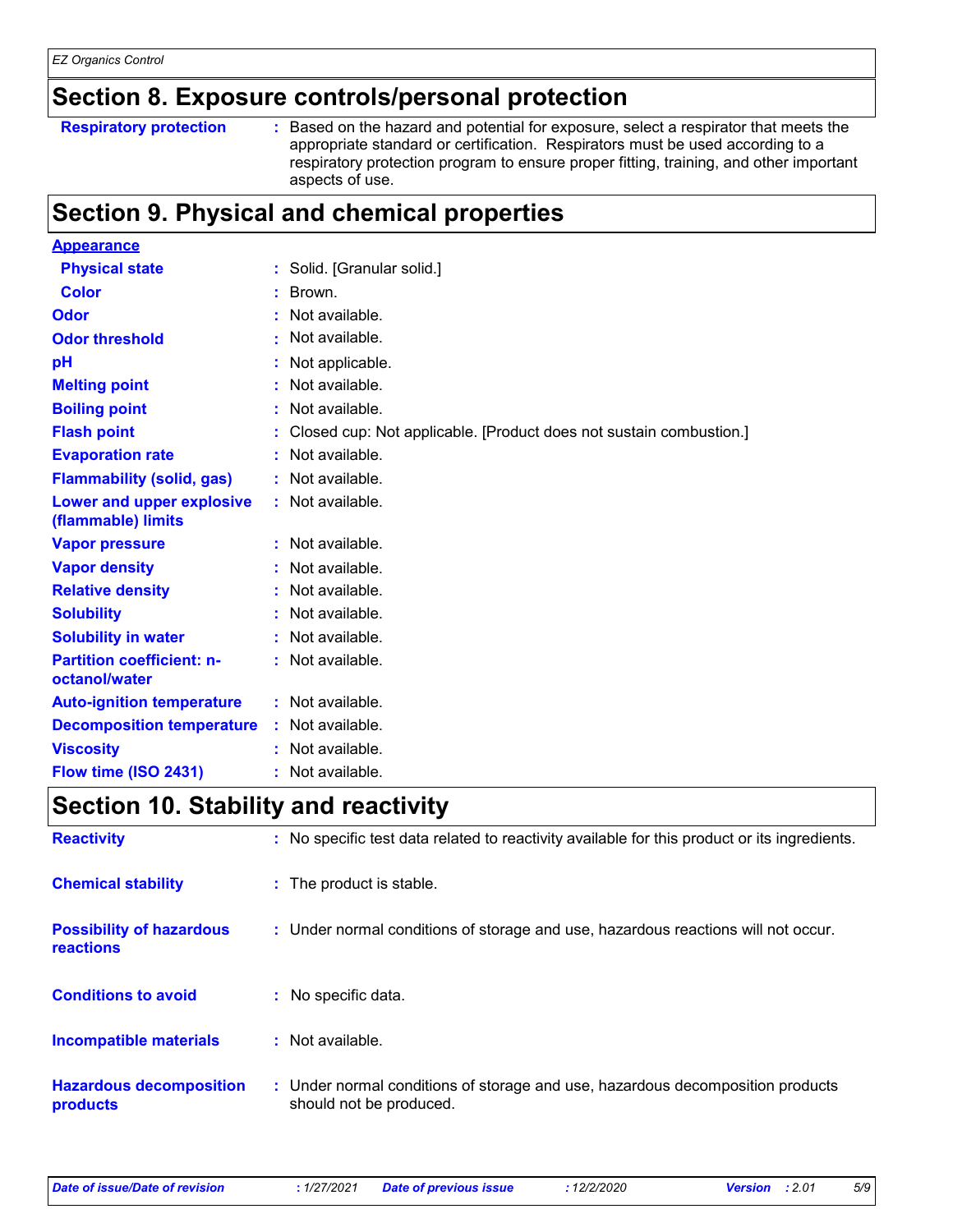# **Section 11. Toxicological information**

#### **Information on toxicological effects**

**Acute toxicity**

Not available.

#### **Irritation/Corrosion**

Not available.

#### **Sensitization**

Not available.

#### **Mutagenicity**

Not available.

#### **Carcinogenicity**

Not available.

#### **Reproductive toxicity**

Not available.

#### **Teratogenicity**

Not available.

#### **Specific target organ toxicity (single exposure)**

Not available.

#### **Specific target organ toxicity (repeated exposure)** Not available.

**Aspiration hazard**

Not available.

| Information on the likely<br>routes of exposure | : Routes of entry anticipated: Inhalation.<br>Routes of entry not anticipated: Oral, Dermal. |
|-------------------------------------------------|----------------------------------------------------------------------------------------------|
| <b>Potential acute health effects</b>           |                                                                                              |
| <b>Eye contact</b>                              | : No known significant effects or critical hazards.                                          |
| <b>Inhalation</b>                               | : No known significant effects or critical hazards.                                          |
| <b>Skin contact</b>                             | : No known significant effects or critical hazards.                                          |
| <b>Ingestion</b>                                | : No known significant effects or critical hazards.                                          |

|                     | Symptoms related to the physical, chemical and toxicological characteristics |
|---------------------|------------------------------------------------------------------------------|
| <b>Eye contact</b>  | : No specific data.                                                          |
| <b>Inhalation</b>   | : No specific data.                                                          |
| <b>Skin contact</b> | : No specific data.                                                          |
| <b>Ingestion</b>    | : No specific data.                                                          |
|                     |                                                                              |

|                                                   | Delayed and immediate effects and also chronic effects from short and long term exposure |
|---------------------------------------------------|------------------------------------------------------------------------------------------|
| <b>Short term exposure</b>                        |                                                                                          |
| <b>Potential immediate</b><br><b>effects</b>      | : Not available.                                                                         |
| <b>Potential delayed effects : Not available.</b> |                                                                                          |
| <b>Long term exposure</b>                         |                                                                                          |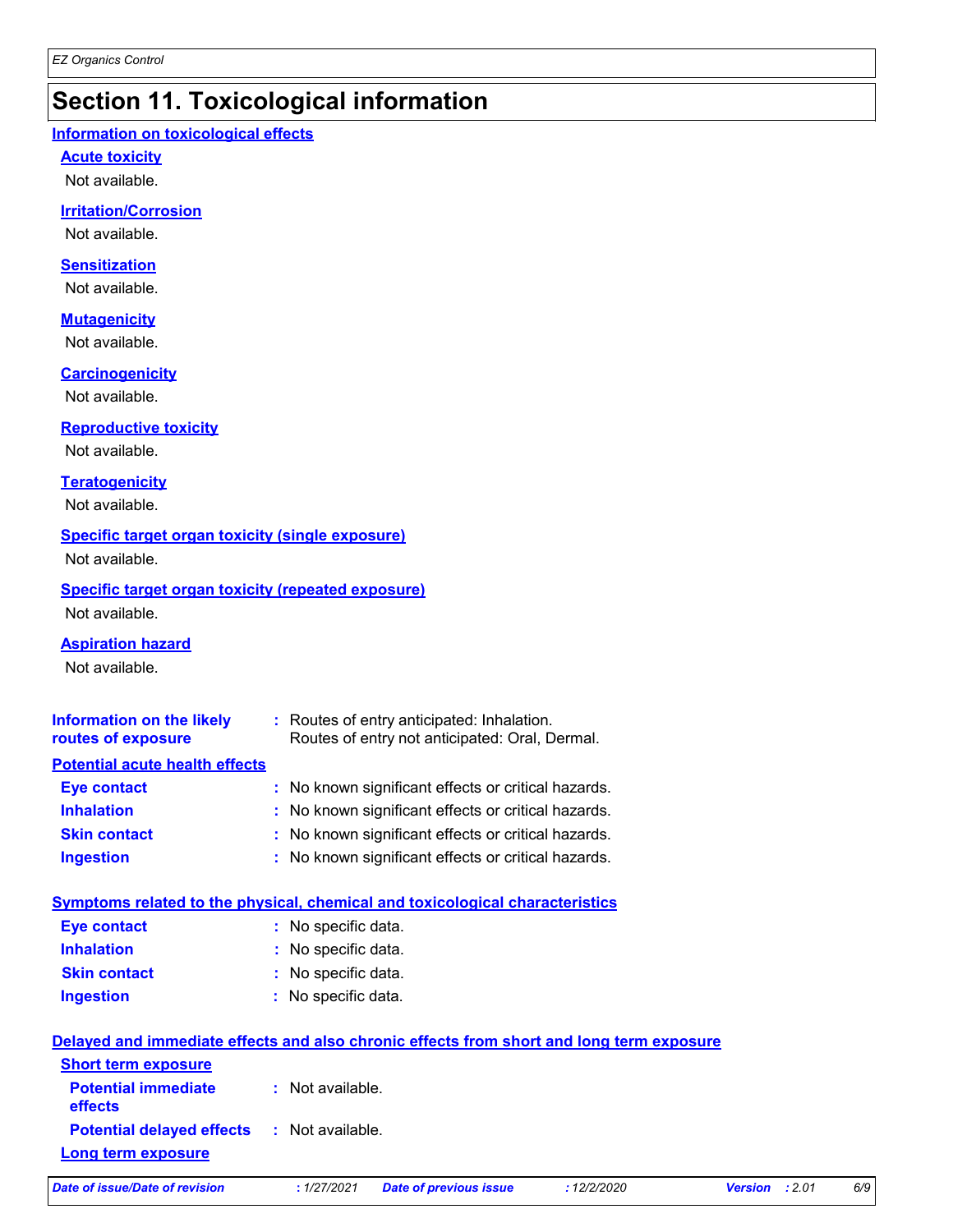# **Section 11. Toxicological information**

**Potential immediate effects**

**:** Not available.

#### **Potential delayed effects :** Not available.

#### **Potential chronic health effects**

Not available.

| <b>General</b>               | : No known significant effects or critical hazards. |
|------------------------------|-----------------------------------------------------|
| <b>Carcinogenicity</b>       | : No known significant effects or critical hazards. |
| <b>Mutagenicity</b>          | : No known significant effects or critical hazards. |
| <b>Teratogenicity</b>        | : No known significant effects or critical hazards. |
| <b>Developmental effects</b> | : No known significant effects or critical hazards. |
| <b>Fertility effects</b>     | : No known significant effects or critical hazards. |

#### **Numerical measures of toxicity**

#### **Acute toxicity estimates**

Not available.

# **Section 12. Ecological information**

#### **Toxicity**

Not available.

#### **Persistence and degradability**

Not available.

#### **Bioaccumulative potential**

Not available.

#### **Mobility in soil**

**Soil/water partition coefficient (KOC) :** Not available.

#### **Other adverse effects** : No known significant effects or critical hazards.

### **Section 13. Disposal considerations**

| disposed of untreated to the sewer unless fully compliant with the requirements of<br>all authorities with jurisdiction. Waste packaging should be recycled. Incineration or<br>landfill should only be considered when recycling is not feasible. This material and<br>its container must be disposed of in a safe way. Empty containers or liners may<br>retain some product residues. Avoid dispersal of spilled material and runoff and<br>contact with soil, waterways, drains and sewers. | <b>Disposal methods</b> | : The generation of waste should be avoided or minimized wherever possible.<br>Disposal of this product, solutions and any by-products should at all times comply<br>with the requirements of environmental protection and waste disposal legislation<br>and any regional local authority requirements. Dispose of surplus and non-<br>recyclable products via a licensed waste disposal contractor. Waste should not be |
|-------------------------------------------------------------------------------------------------------------------------------------------------------------------------------------------------------------------------------------------------------------------------------------------------------------------------------------------------------------------------------------------------------------------------------------------------------------------------------------------------|-------------------------|--------------------------------------------------------------------------------------------------------------------------------------------------------------------------------------------------------------------------------------------------------------------------------------------------------------------------------------------------------------------------------------------------------------------------|
|-------------------------------------------------------------------------------------------------------------------------------------------------------------------------------------------------------------------------------------------------------------------------------------------------------------------------------------------------------------------------------------------------------------------------------------------------------------------------------------------------|-------------------------|--------------------------------------------------------------------------------------------------------------------------------------------------------------------------------------------------------------------------------------------------------------------------------------------------------------------------------------------------------------------------------------------------------------------------|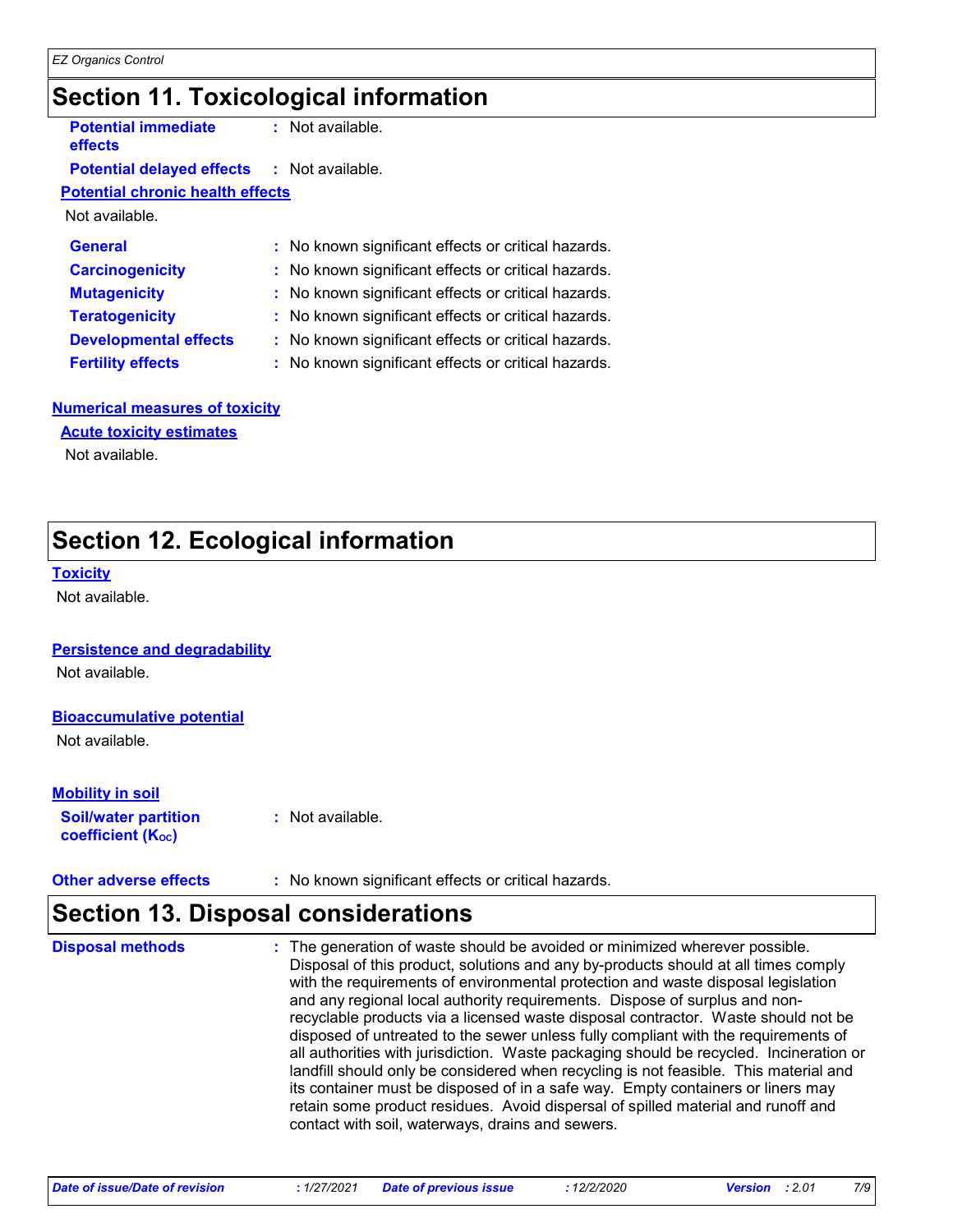# **Section 14. Transport information**

|                                      | <b>TDG</b><br><b>Classification</b> | <b>DOT</b><br><b>Classification</b> | <b>ADR/RID</b> | <b>IMDG</b>    | <b>IATA</b>    |
|--------------------------------------|-------------------------------------|-------------------------------------|----------------|----------------|----------------|
| <b>UN number</b>                     | Not regulated.                      | Not regulated.                      | Not regulated. | Not regulated. | Not regulated. |
| <b>UN proper</b><br>shipping name    |                                     |                                     |                |                |                |
| <b>Transport</b><br>hazard class(es) |                                     |                                     |                | ٠              |                |
| <b>Packing group</b>                 | $\blacksquare$                      |                                     |                | $\blacksquare$ |                |
| <b>Environmental</b><br>hazards      | No.                                 | No.                                 | No.            | No.            | No.            |

**Special precautions for user Transport within user's premises:** always transport in closed containers that are **:** upright and secure. Ensure that persons transporting the product know what to do in the event of an accident or spillage.

**Transport in bulk according :** Not available. **to Annex II of MARPOL and the IBC Code**

### **Section 15. Regulatory information**

#### **Canadian lists**

- **Canadian NPRI :** None of the components are listed.
- **CEPA Toxic substances :** None of the components are listed.
	-

**International regulations**

**Chemical Weapon Convention List Schedules I, II & III Chemicals** Not listed.

**Montreal Protocol**

Not listed.

#### **Stockholm Convention on Persistent Organic Pollutants** Not listed.

**Rotterdam Convention on Prior Informed Consent (PIC)**

Not listed.

**UNECE Aarhus Protocol on POPs and Heavy Metals** Not listed.

| <b>Inventory list</b> |
|-----------------------|
|-----------------------|

| <b>Australia</b> | : Not determined.                                                                    |
|------------------|--------------------------------------------------------------------------------------|
| <b>Canada</b>    | : All components are listed or exempted.                                             |
| <b>China</b>     | : Not determined.                                                                    |
| <b>Europe</b>    | : At least one component is not listed.                                              |
| <b>Japan</b>     | : Japan inventory (ENCS): Not determined.<br>Japan inventory (ISHL): Not determined. |